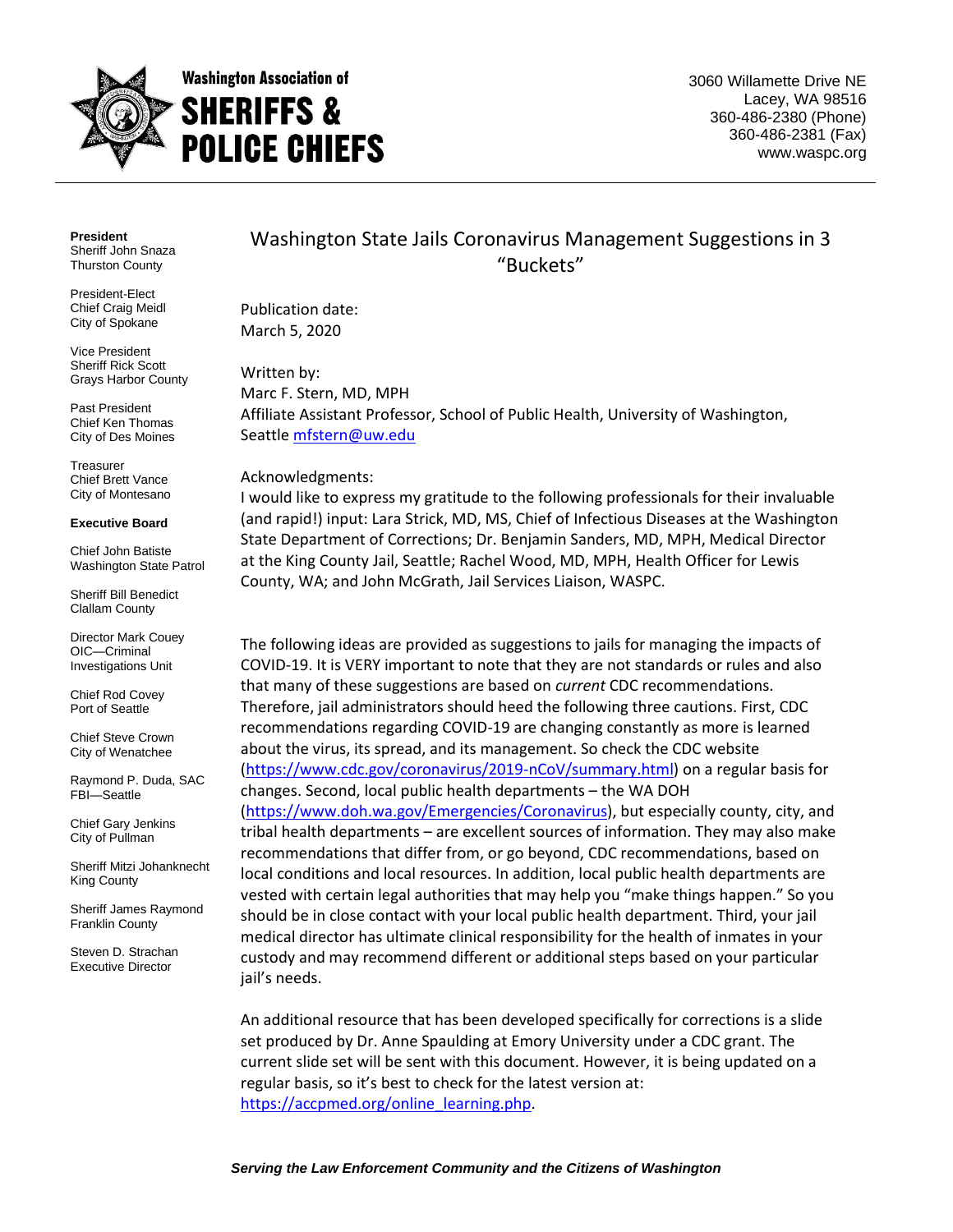## **Bucket 1: Dealing with the effects of COVID-19 in the community**

1. Disaster plan Review, update, and start working with your disaster preparedness plan.

## 2. Supply chain

Among other things in the disaster plan, think about what are all the materials, supplies, equipment upon which you are dependent (i.e. items that would be affected by disruptions in your supply chain), and what are alternative sources. An important – if not most important – supply is food.

## 3. Screening staff

Consider screening staff reporting to work. For the moment those guidelines are: check for fever over 100 degrees, cough, shortness of breath, recent travel to a high-risk country, exposure to someone who is symptomatic and under surveillance for COVID-19. If 2 out of 3 are present, send them home. (You'll want a simple form or log. You'll also need a thermometer.) However, these guidelines may change as we learn more, so check the current CDC guidelines [\(https://www.cdc.gov/coronavirus/2019](https://www.cdc.gov/coronavirus/2019-nCoV/summary.html) [nCoV/summary.html](https://www.cdc.gov/coronavirus/2019-nCoV/summary.html)), but more importantly, be sure you're getting the most recent guidelines from your local health department.

#### 4. Screening arrestees

See the suggestions above for staff screening, with the obvious modification that someone who has a positive screen will not be sent home. Instead, first have the individual place a surgical mask on themselves and place them in isolation (a single room with a closed door in Booking, for example). Then the jail's medical authority should be contacted for further management instructions.

# 5. Discouraging "presenteeism"

While we worry about absenteeism among staff, another concern is the opposite: presenteeism, which is staff coming to work despite being ill. They pose a risk to other staff and inmates. Explain the risk to staff and encourage them to stay home if they are ill. Depending on your own particular staff and staffing situation, you MAY want to consider an untested approach: for staff who have no sick or vacation days left, consider allowing staff to stay home penalty-free. On the flip side, to encourage healthy employees to continue to come to work, you might also consider liberalizing restrictions on overtime.

#### 6. Non-contact visitation.

If you don't already have non-contact visitation, consider how you might do this, using either noncontact rooms or video conferencing. Phone visitation is another option.

# 7. Stay connected with the Health Department

Both we in jails, as well as public health officials, sometimes forget that county, city, and tribal jails are key parts of public health. Contact your local public health officer and ask that a jail representative be "at the table" both for planning meetings as well as when information is being shared with hospitals, nursing homes, and other parts of the public health system. Even though CDC is issuing up-to-date scientific guidance, it is the responsibility of the local health officer to interpret and implement that guidance. This officer, or delegate, is the person, for example, who would suggest/direct an at-risk staff member to self-quarantine.

#### 8. Perform routine environmental cleaning

See the CDC website above for more detail, but in brief, continue to perform routine cleaning of all frequently touched surfaces. The normal disinfectants that you use are adequate. For infection control (and to help reduce fears among inmates), adopt a liberal approach to inmates who want to disinfect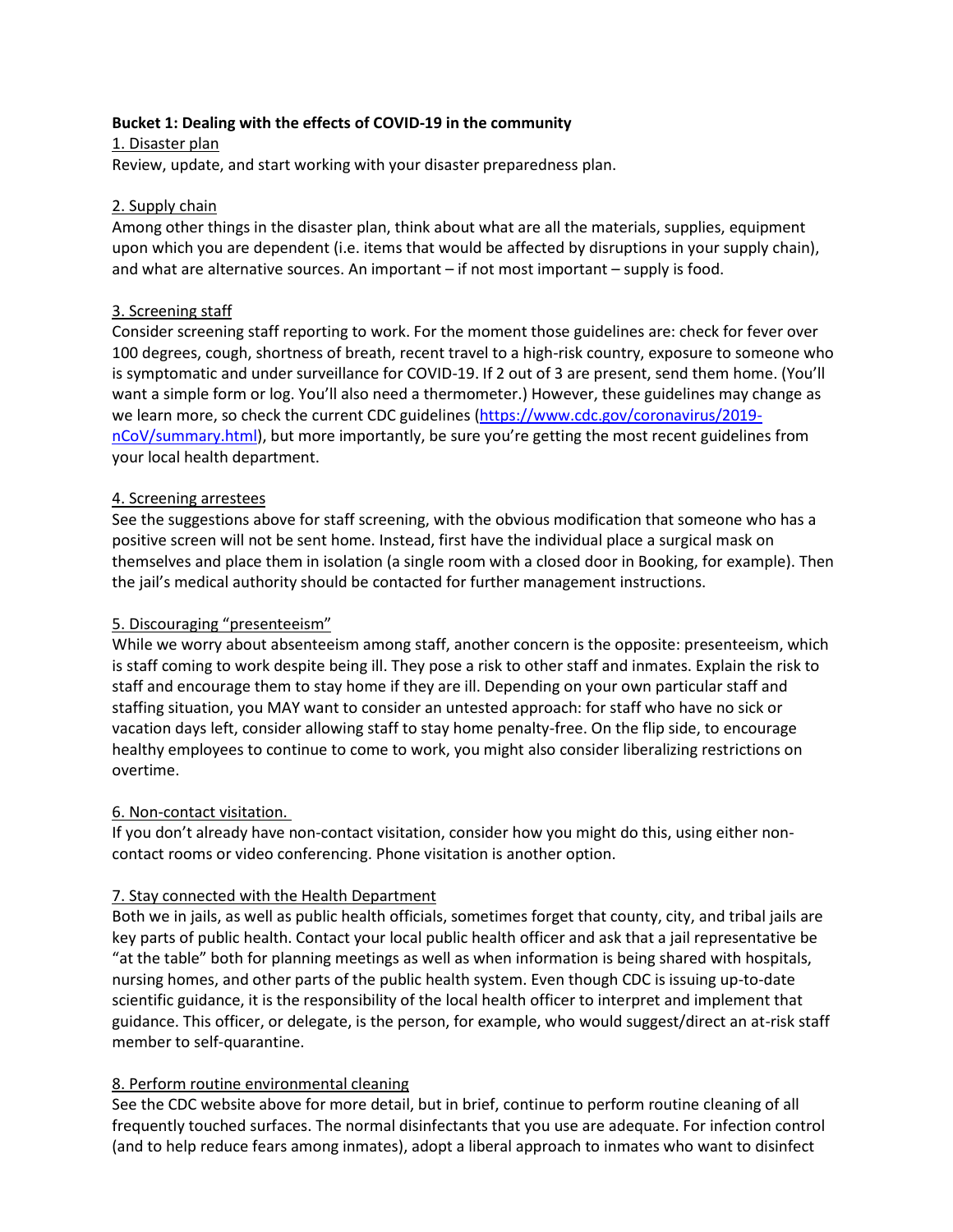#### their houses.

#### 9. Routine steps to prevent spread of respiratory infections

Aside from environmental cleaning, follow CDC and any local health department recommendations for the usual personal steps to avoid spread of respiratory droplet-borne infections, including hand washing (a good short video from CDC:<https://youtu.be/eZw4Ga3jg3E>), sneezing or coughing into one's elbow, not touching one's eyes, nose or mouth with unwashed hands, and discarding tissues after using and washing hands. As simple as it sounds, hand washing is the most important protection. And wearing gloves does not eliminate the need to wash your hands. Make adherence to good hygiene easy for staff and inmates. Keep supplies, such as soap and paper towel dispensers and hand sanitizer full and available. Allow staff to carry personal-sized containers of hand sanitizer. It is appropriate to wear masks in certain situations (see below), but they are not recommended for routine use (and may actually increase risk). Remove barriers to good infection control for inmates. For example, inmates should have an ample supply of soap.

#### **Bucket 2: Dealing with the effects of COVID-19 among staff**

#### 1. Downsizing

Talk with prosecutors and judges ahead of time to develop a plan if you need to downsize.

a. Are there people you can release on their own recognizance? Do you have a priority list (who do you release if you need to downsize by 5%? 10%? etc.)?

b. Are there alternatives to arrest for certain crimes, or, in dire situations, are there crimes for which your patrol division will not arrest?

#### 2. Supplemental staff

Think about where could you might get supplementary staff. Retirees? Patrol?

#### 3. Inmate activities and movement

What activities/programs can you curtail or cut?

#### 4. Influenza

In the present environment, it's hard to imagine this, but the flu remains a greater threat to community (and jail) health today than COVID-19. As of the week ending February 22, CDC lists Washington State (and 38 other states) as having flu activity in the highest of the high category. So far this season, in our state alone, there have been 74 deaths from the flu (and 18,000 deaths nation-wide). And flu vaccination is very safe and very effective in preventing or attenuating the current strains of influenza virus going around. Staff who have not yet been vaccinated against the flu should be encouraged to do so. The better protected your staff is, the less likely you are to have absences from at least one infection, and it will help avoid confusion and panic that someone has COVID-19 infection. If it will help encourage vaccination, consider arranging with a local pharmacy to offer the vaccine on-site at no charge (actually, if employees have insurance, it may very well be covered).

#### **Bucket 3: Dealing with infection, or possible infection, among inmates**

#### 1. Influenza

Offer and administer flu vaccine to all eligible inmates who have not been vaccinated. No, flu vaccine does NOT protect against Coronavirus. However, it still makes sense to vaccinate inmates for the same reasons that staff should be vaccinated. Also, given the high risk of influenza, vaccinating inmates will decrease the possibility of overloading your jail health care system with severe respiratory illness from a highly preventable cause.